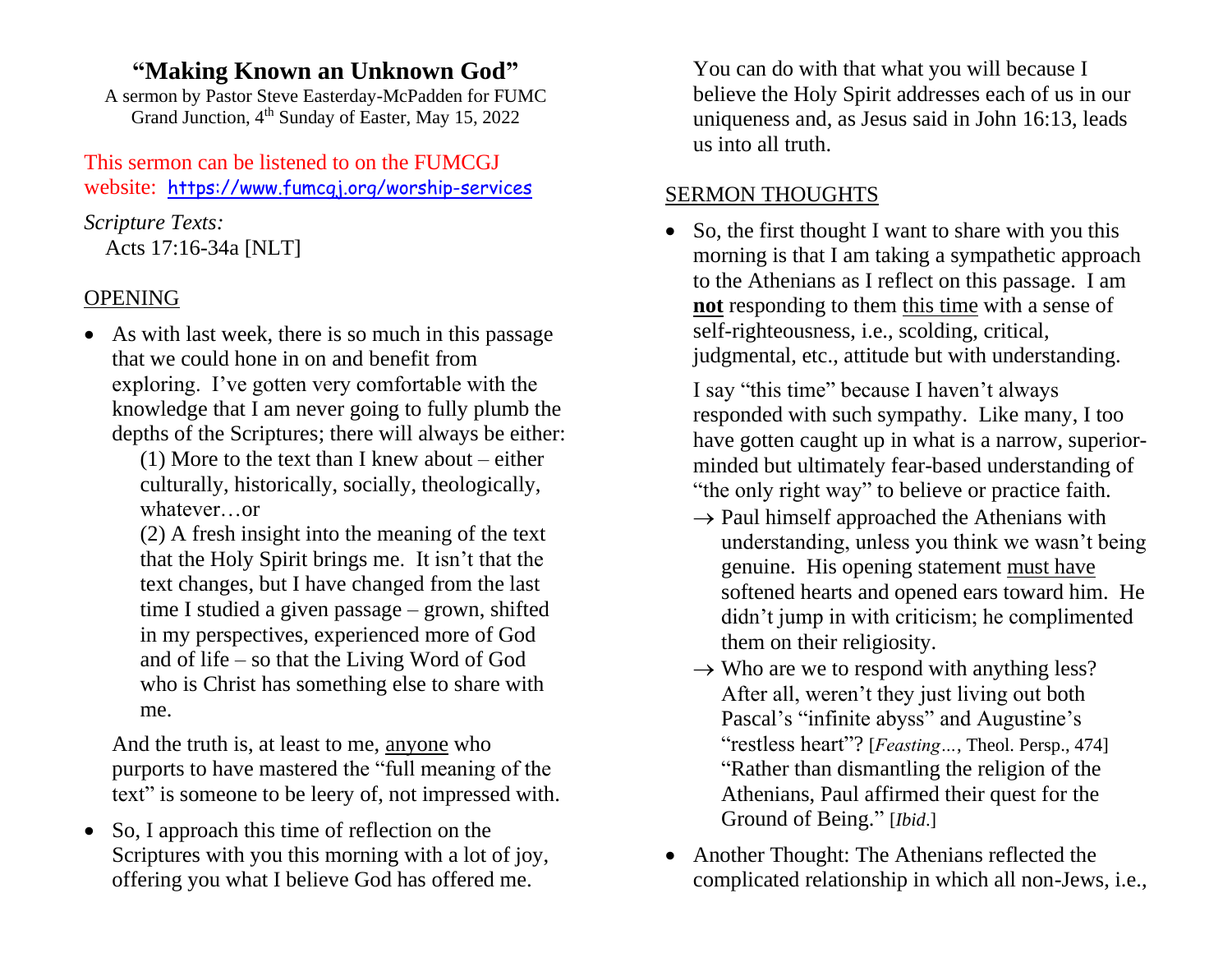"Gentiles" – at one time US included! – stand with respect to the true God: They don't know this God, but they honor God nevertheless. [*Feasting…*, Exeg. Persp., 477] Can that be said today?

- $\rightarrow$  Only after responding in an understanding manner toward them did he say as much as, "Let me share with you something you may not have thought of before… Give me a chance to explain to you what I know of the God you describe as 'unknown'."
- $\rightarrow$  Then followed his amazing teaching on the nature of God as revealed in the Hebrew Scriptures.

#### TO THE SCRIPTURES

Paul drew his Greek hearers in with two key concepts, both from Greek poets:

- 1. Acts 17:28a "For in Him…" Share the story of the "deliverance of Athens from the plague" from the life of the Greek poet / seer, **Epimenides**. A really important illustration for context…[Source = https://isthatinthebible.wordpress.com/2014/09/16/lyingcretans-and-unknown-gods-allusions-to-epimenides-inthe-new-testament/]
- 2. And Acts 17:28b "For we, too, are his offspring", per the poet **Aratus** [*Ibid*.]

With that, Paul demonstrated the foolishness of the Greek idols made "of gold or silver or stone". It's like he said, "If you believe we are God's offspring, how does it make any sense to depict God as being fashioned of human hands

using such earthly materials?!" Brilliant, really…. Paul engaged the Athenians at their place of vulnerability: reason and intellect.

#### SERMON THOUGHTS

Finally, he came around to Jesus Christ, the One whom God appointed to judge the world in righteousness and the One whom God, as a sign of His endorsement, raised from the dead. It was incredible!

Some scoffed and dismissed Paul at this point – the resurrection of Jesus from the dead (Acts 17:32a). The late Gerhard Krodel, German-born Lutheran Biblical theologian sided with Paul: "There comes a point when the Christian witness must speak of Christ's resurrection and its consequences and take the risk of being switched off by the partner in dialogue." [*Feasting…*, Theol. Persp., 476].

Others were much more open-minded and curious and desired to hear more at another time (Acts 17:32b). And many others believed, including a member of the Areopagus, Athens' high governing Council ["Dionysius, the Areopagite" (Acts 17:34).]

And at that, Paul left them and went on to Corinth (Acts 17:33; 18:1), and the story of his missionary journey continues.

### **CONCLUSION**

Paul was able to interact with the Athenians in this fashion because of the power and the depth…the fullness…of his conversion to and transformation in Christ. He *knew* the LORD! Like the stones along the